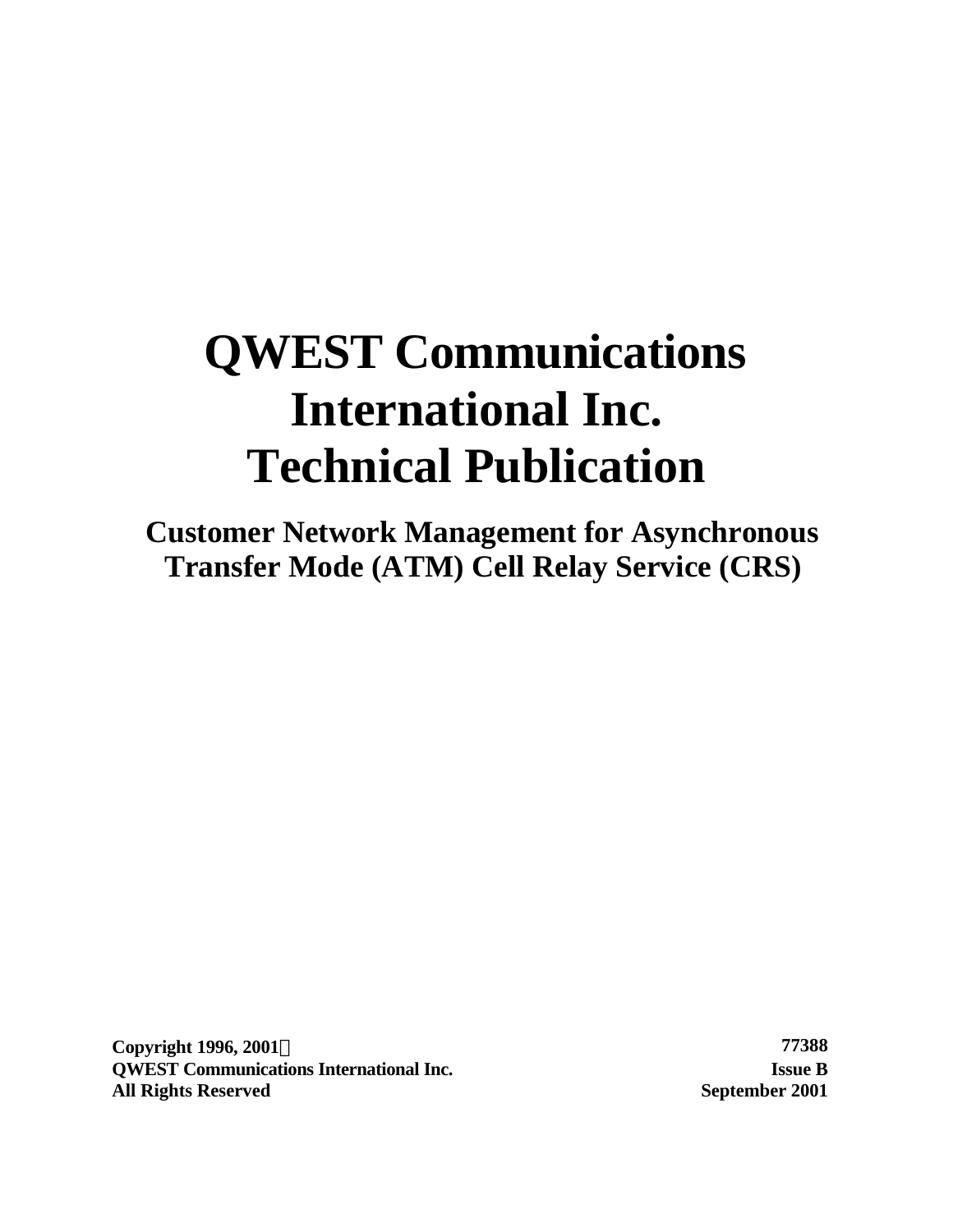#### **NOTICE**

This document describes QWEST Customer Network Management for Asynchronous Transfer Mode (ATM)/Cell Relay Service (CRS). The information provided in this document includes technical specifications and service features.

QWEST Communications International Inc. reserves the right to revise this document for any reason, including but not limited to, conformity with standards promulgated by various governmental or regulatory agencies; utilization of advances in the state of the technical arts; or to reflect changes in the design of equipment, techniques, or procedures described or referred to herein.

Liability to anyone arising out of use or reliance upon any information set forth herein is expressly disclaimed, and no representation or warranties, expressed or implied, are made with respect to the accuracy or utility of any information set forth herein.

This document is not to be construed as a suggestion to any manufacturer to modify or change any of its products, nor does this publication represent any commitment by QWEST Communications, Inc. to purchase any specific products. Further, conformance to this publication does not constitute a guarantee of a given supplier's equipment and/or its associated documentation.

Ordering information for QWEST Publications can be obtained from the Reference Section of this document.

If further information is required, please contact:

QWEST Communications International Inc. Manager – New Services Planning 700 W. Mineral Ave. MN-F15.15 Littleton, CO 80120 (303) 707-7107 (303) 707-9497 Fax # E-mail: jhsmit2@qwest.com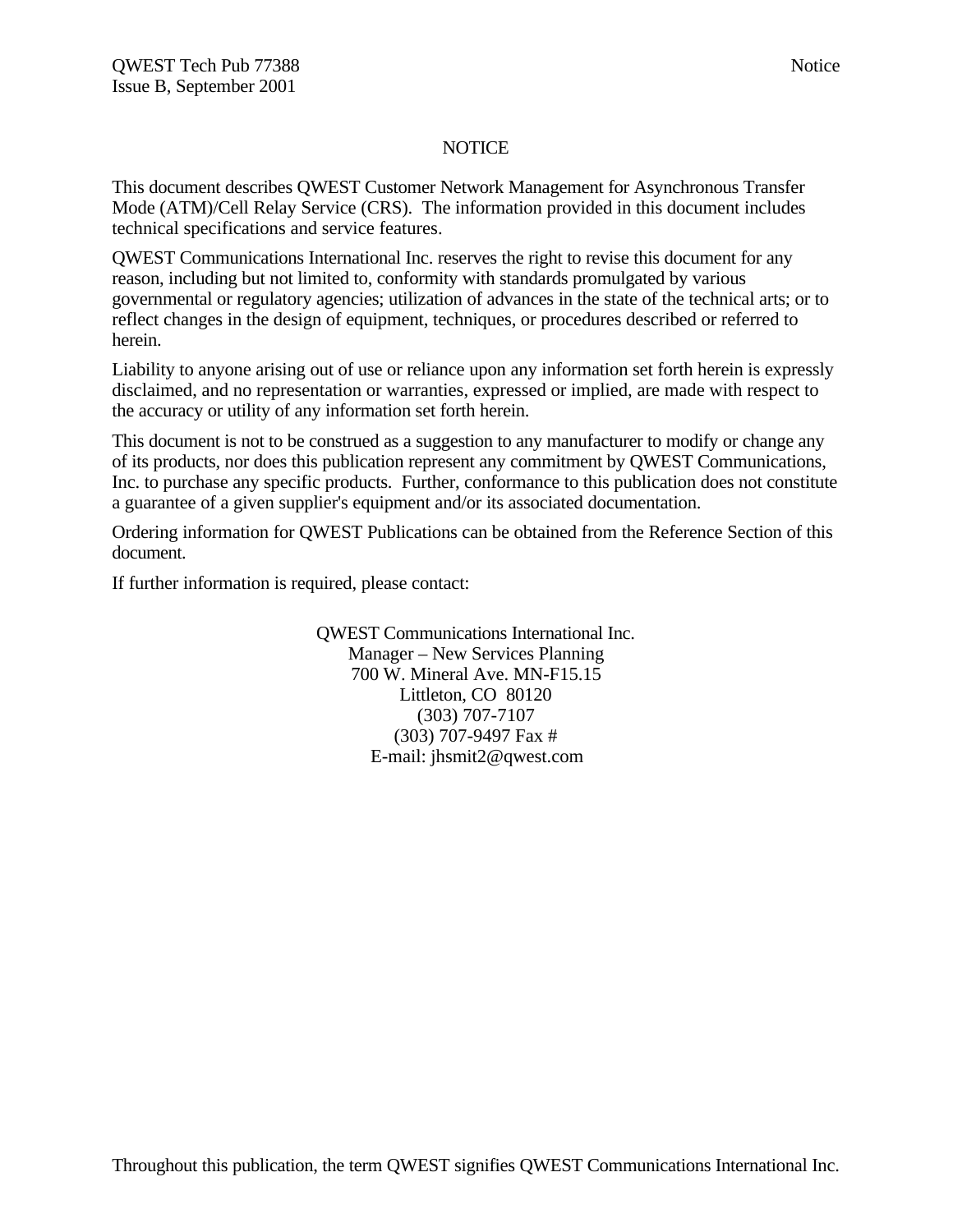#### COMMENTS on PUB 77388

#### PLEASE TEAR OUT AND SEND YOUR COMMENTS/SUGGESTIONS TO:

QWEST Corporation Manager – New Services Planning 700 W. Mineral Ave. MN-F15.15 Littleton, CO 80120 (303) 707-7107 (303) 707-9497 Fax # E-mail: jhsmit2@qwest.com

Information from you helps us to improve our Publications. Please take a few moments to answer the following questions and return to the above address.

| Was this Publication valuable to you in understanding<br>the technical parameters of our service? | YES .  | NO -  |
|---------------------------------------------------------------------------------------------------|--------|-------|
| Was the information accurate and up-to-date?                                                      | YES .  | NO.   |
| Was the information easily understood?                                                            | YES    | NO    |
| Were the contents logically sequenced?                                                            | YES    | NO 11 |
| Were the tables and figures understandable and helpful                                            | YES NO |       |
| Were the pages legible?                                                                           | YES.   | NO.   |

If you answered NO to any of the questions and/or if you have any other comments or suggestions, please explain:

\_\_\_\_\_\_\_\_\_\_\_\_\_\_\_\_\_\_\_\_\_\_\_\_\_\_\_\_\_\_\_\_\_\_\_\_\_\_\_\_\_\_\_\_\_\_\_\_\_\_\_\_\_\_\_\_\_\_\_\_\_\_\_\_\_\_\_\_\_\_\_\_\_\_

|                         | (Attach additional sheet, if necessary) |
|-------------------------|-----------------------------------------|
|                         | Date                                    |
| Company                 |                                         |
|                         |                                         |
| <b>Telephone Number</b> |                                         |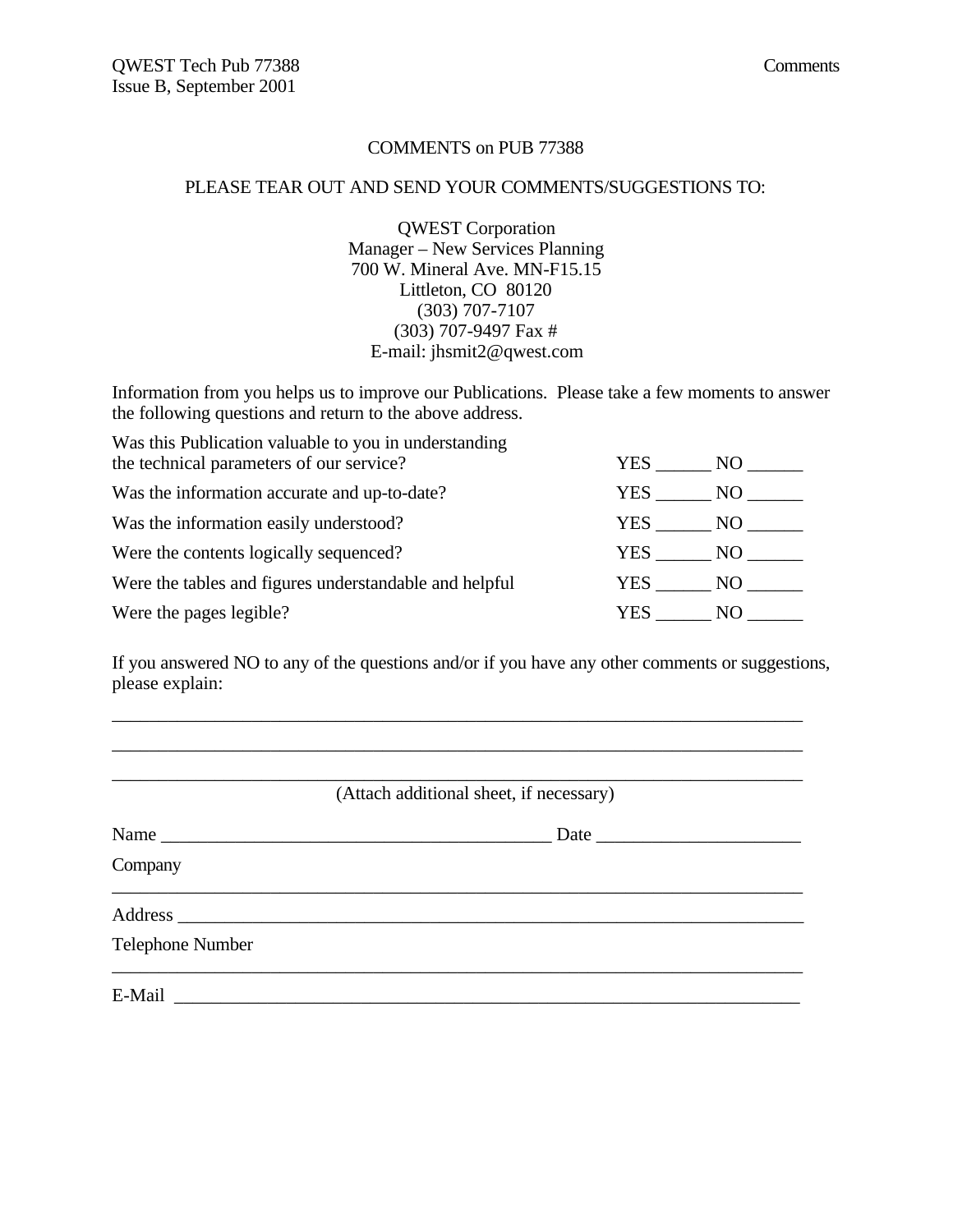# **Chapter and Section**

# Page

| 1.             | 1.1<br>1.2<br>1.3 |       |  |
|----------------|-------------------|-------|--|
| 2.             |                   |       |  |
|                | 2.1               |       |  |
|                | 2.2               |       |  |
|                | 2.3               |       |  |
|                |                   | 2.3.1 |  |
|                |                   | 2.3.2 |  |
|                | 2.4               |       |  |
|                |                   | 2.4.1 |  |
|                |                   | 2.4.2 |  |
|                |                   | 2.4.3 |  |
|                | 2.5               |       |  |
| 3.             |                   |       |  |
|                | 3.1               |       |  |
| $\overline{4}$ |                   |       |  |
|                | 4.1               |       |  |
|                | 4.2               |       |  |
|                | 4.3               |       |  |
|                | 4.4               |       |  |
|                | 4.5               |       |  |

# **Figure**

| $1-1$ |  |
|-------|--|
|       |  |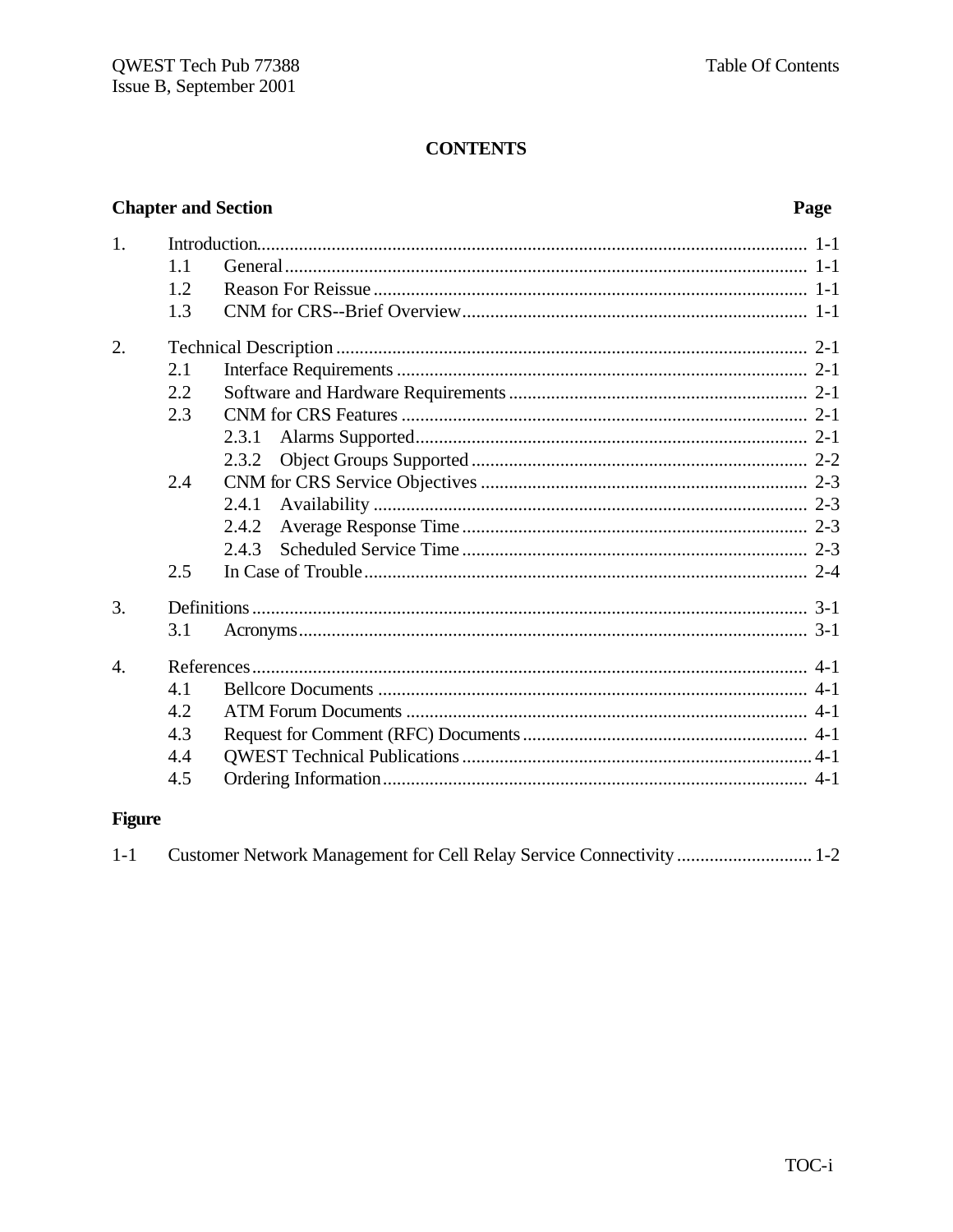| <b>Chapter and Section</b> |    |  |  |
|----------------------------|----|--|--|
|                            |    |  |  |
|                            | 11 |  |  |
|                            | 12 |  |  |
|                            |    |  |  |
| <b>Figure</b>              |    |  |  |

| $1 - 1$ | Customer Network Management for Cell Relay Service Connectivity  1-2 |  |  |
|---------|----------------------------------------------------------------------|--|--|
|---------|----------------------------------------------------------------------|--|--|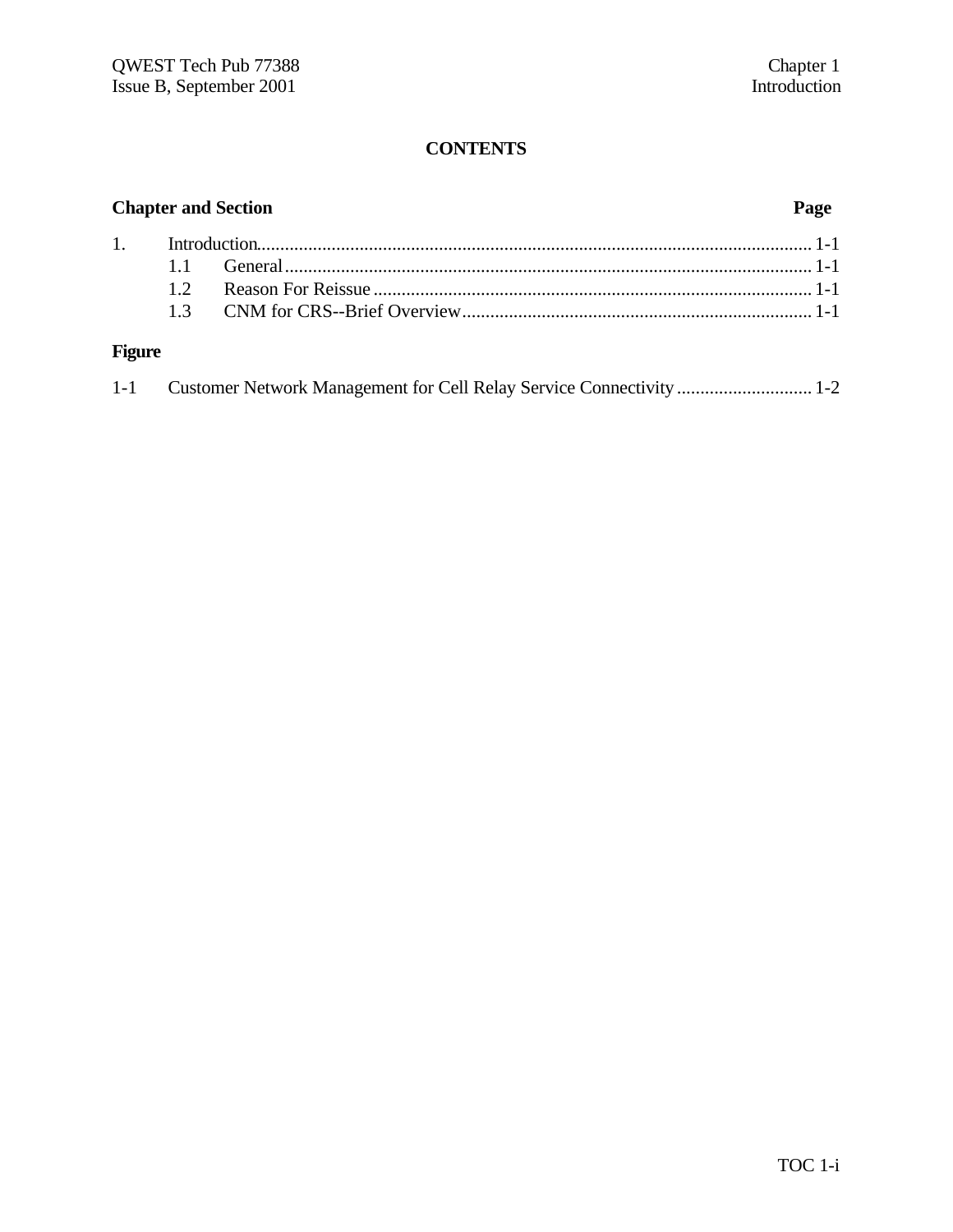### **1. Introduction**

### **1.1 General**

This document describes QWEST Customer Network Management service for Asynchronous Transfer Mode (ATM)/Cell Relay Service (CRS). The information provided in this document includes technical specifications and service features.

### **1.2 Reason For Reissue**

To show QWEST Communications International Inc. as the owner of this publication and the one to contact concerning the content.

#### **1.3 Customer Network Management for Cell Relay Service - Brief Overview**

For a customer to get CNM for CRS, they must already have or concurrently obtain ATM Cell Relay Service from QWEST. The CNM capability for ATM CRS allows customers to monitor, on a read only basis, the configuration, fault and performance management information specific to their ATM CRS User Network Interfaces. For specific technical information on ATM/CRS please refer to QWEST Technical Publication 77378, "*ATM Cell Relay Service."*

To access CNM for CRS, the customer needs ATM CRS or Frame Relay Service at the physical location where the customer will use CNM capabilities. (For specific technical information on FRS please refer to QWEST Technical Publication 77372, *"Frame Relay Service."*) A CNM for CRS service connection is depicted in Figure 1-1.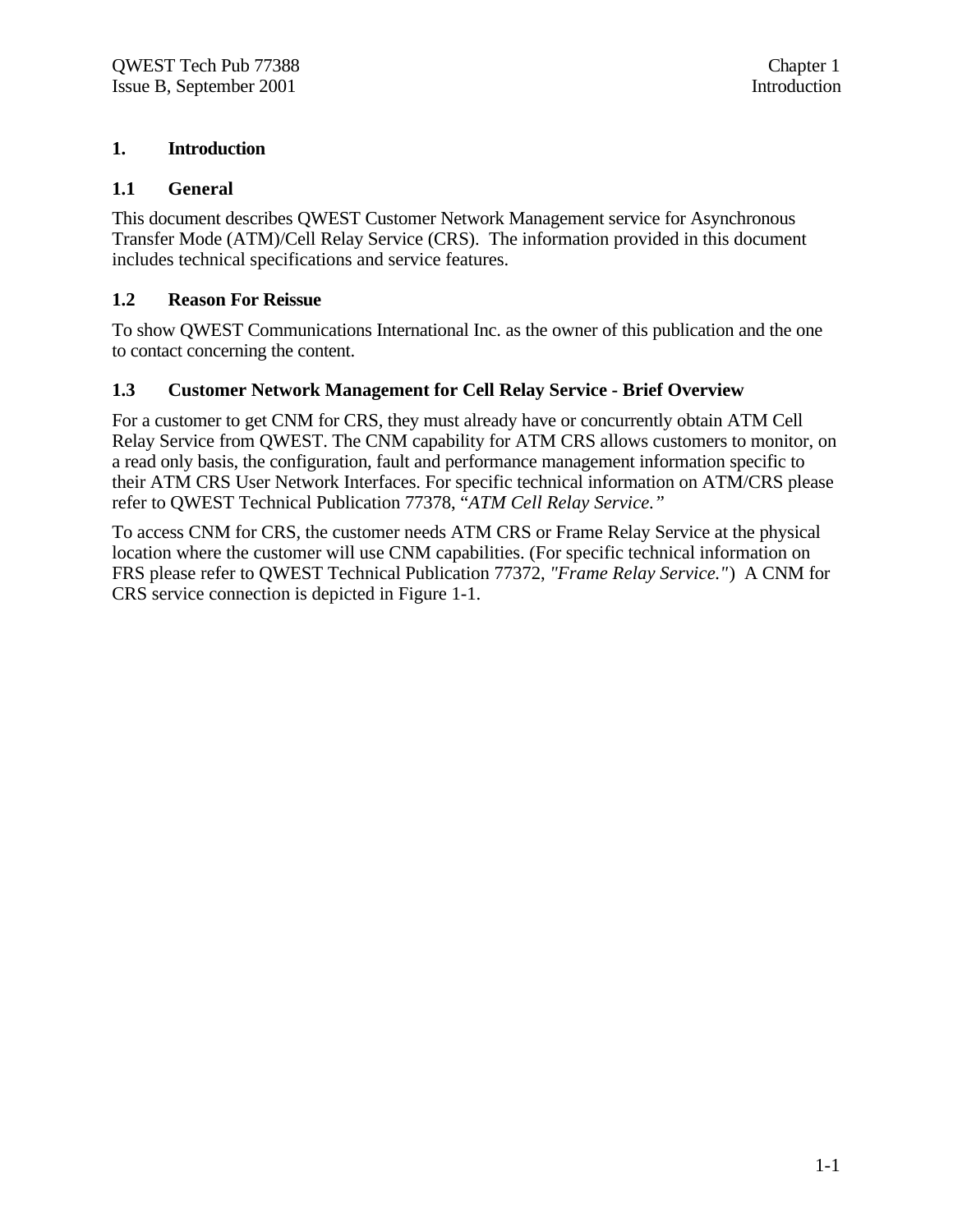

Figure 1-1 CNM for CRS Service Connectivity

A Customer Network Management Agent, an embedded part of QWEST's ATM/CRS network, provides CNM query response and event notification. A Simple Network Management Protocol compatible terminal is connected the CNM agent via a FRS or ATM CRS UNI. From this terminal, the end user can enter SNMP commands to query the status of their ATM/CRS connection(s) and to receive CRS event notifications.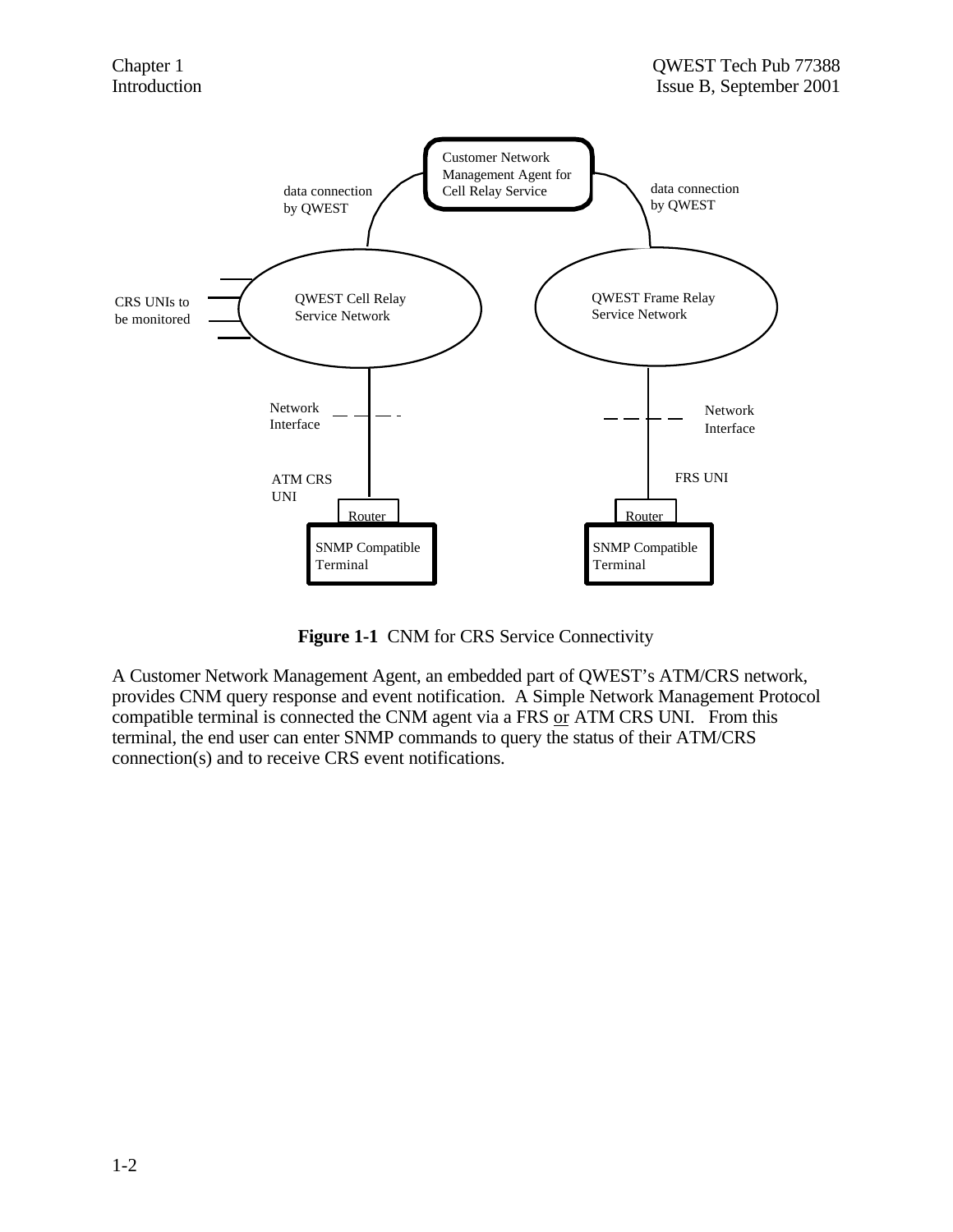# **Chapter and Section**

 $\overline{2}$ .

### Page

| 2.1 |  |
|-----|--|
| 2.2 |  |
| 2.3 |  |
|     |  |
|     |  |
| 2.4 |  |
|     |  |
|     |  |
|     |  |
| 2.5 |  |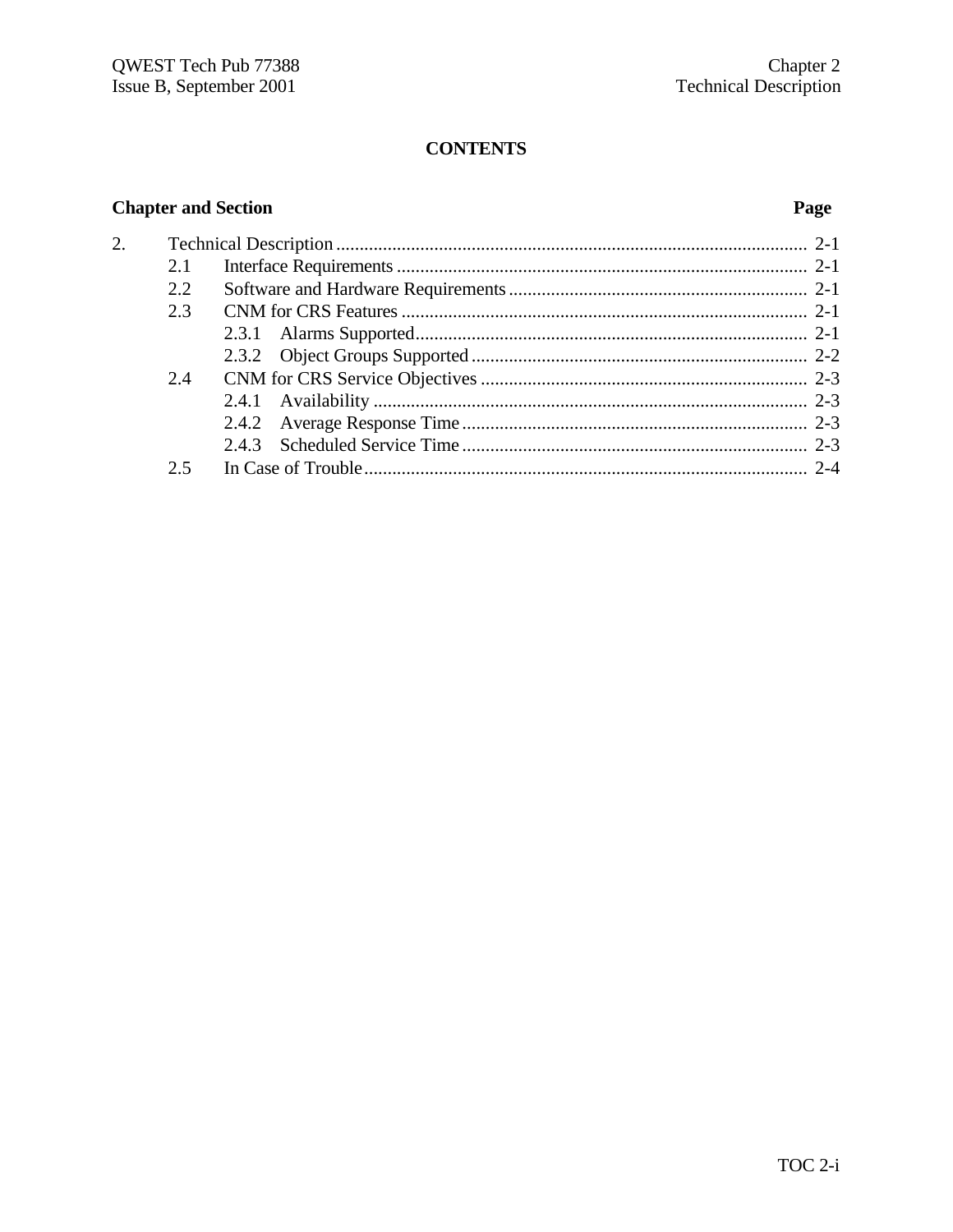#### **2. Technical Description**

#### **2.1 Interface Requirements**

Customer Network Management for Cell Relay Service is available over the ATM/CRS and Frame Relay Service User Network Interfaces (UNI). CNM for CRS requires the customer to have a Simple Network Management Protocol (SMNP) compatible terminal as their Network Management System (NMS). For further information on SNMP, the reader can refer to RFC 1157, "A Simple Network Management Protocol."

Communication between the SNMP compatible terminal and the CNM agent is possible by (1) an ATM CRS Permanent Virtual Circuit (PVC) or (2) a FRS PVC, between the customer premises router and CNM for CRS Agent (see figure 1-1). This PVC is dedicated to CNM service.

The PVC supporting CNM is established at service turn up, and is established in 64 Kbit/s increments over a CRS UNI and 64 or 56 Kbit/s increments over a FR UNI. Depending on individual customer usage and other customer parameters, a 64 or 56 Kbit/s PVC bandwidth could support one or more NMSs. The customer should discuss their exact CNM needs with their QWEST Account Manager to determine an optimal PVC bandwidth.

The design of a customer premises network is a customer's responsibility. As such, it is the customer's decision how their SNMP terminal should connect to their router for accessing the CNM-dedicated PVC.

#### **2.2 SNMP Terminal Software and Hardware Requirements**

QWEST does not recommend any specific software product. The only requirement is that the software be able to issue and interpret SNMP commands and responses. QWEST equally doesn't recommend any specific hardware product.

#### **2.3 CNM for CRS Features**

#### **2.3.1 Alarms Supported**

U S WEST's CNM for CRS supports four alarms. These alarms are defined in the Telcordia's GR-1117-CORE, "*Generic Requirements for Phase 1 Exchange PVC CRS Customer Network Management Service*." These alarms are: CNM Agent Cold Start, Link Down, Link UP, and Fyitrap PVC up/down. Because these alarms are defined thoroughly in the Bellcore document, they will not be redefined here.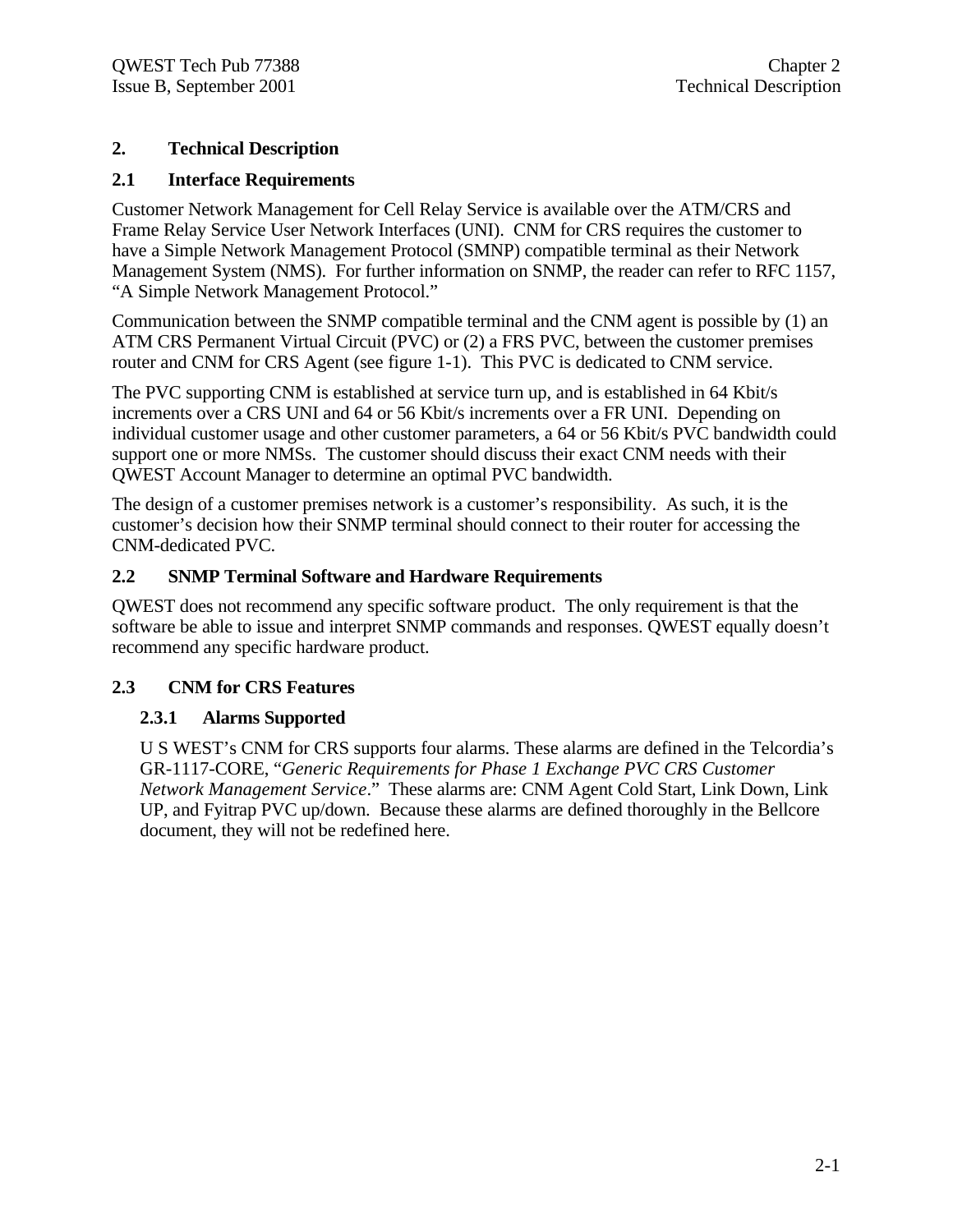### **2.3.2 Object Groups Supported**

The object groups supported in QWEST's CNM for CRS are a subset of the Class I requirements of The ATM Forum's document number af-nm-0019.000, "*Customer Network Management (CNM) for ATM Public Network Service (M3 Specification)"* document. This document in turn refers to Request for Comments (RFC) documents that further define object groups. The specific object groups supported in QWEST's CNM for CRS are:

> From RFC 1213 and RFC 1573 ifGeneralGroup ifHCFixed LengthGroup ifStackGroup

From RFC 1695 atmInterfaceConfGroup atmTrafficDescrGroup atmVpCrossConnectGroup atmVccTerminationGroup atmVcCrossConnectGroup

Because these object groups are defined thoroughly in the M3 document, they will not be redefined here. QWEST as part of service turnup, will provide the customer with the necessary object group software definitions for their SNMP terminal.

The following items from the M3 Specification and RFC 1695 are not currently supported:

- All tables mentioned in M3 from RFC 1595 for management information about SONET physical layer will not be supported.
- All tables mentioned in M3 from RFC 1406 and RFC 1407 will not be supported for CNM physical layer information on DS1 and DS3 interfaces.
- Physical Layer information from RFC 1695 (ATM MIB) will also not be supported.
- No Class II (Write Capabilities) Optional Requirements listed in the M3 document will be supported.)
- All data fields will be supported in the SNMPv1 format. No data fields in the SNMPv2 format (for example 64 bit fields) will be supported.
- The Interim Local Management Interface (ILMI) objects in the atmInterfaceConfGroup from RFC 1695 will not be supported.
- The AAL5 objects in the atmInterfaceConfGroup from RFC 1695 will not be supported.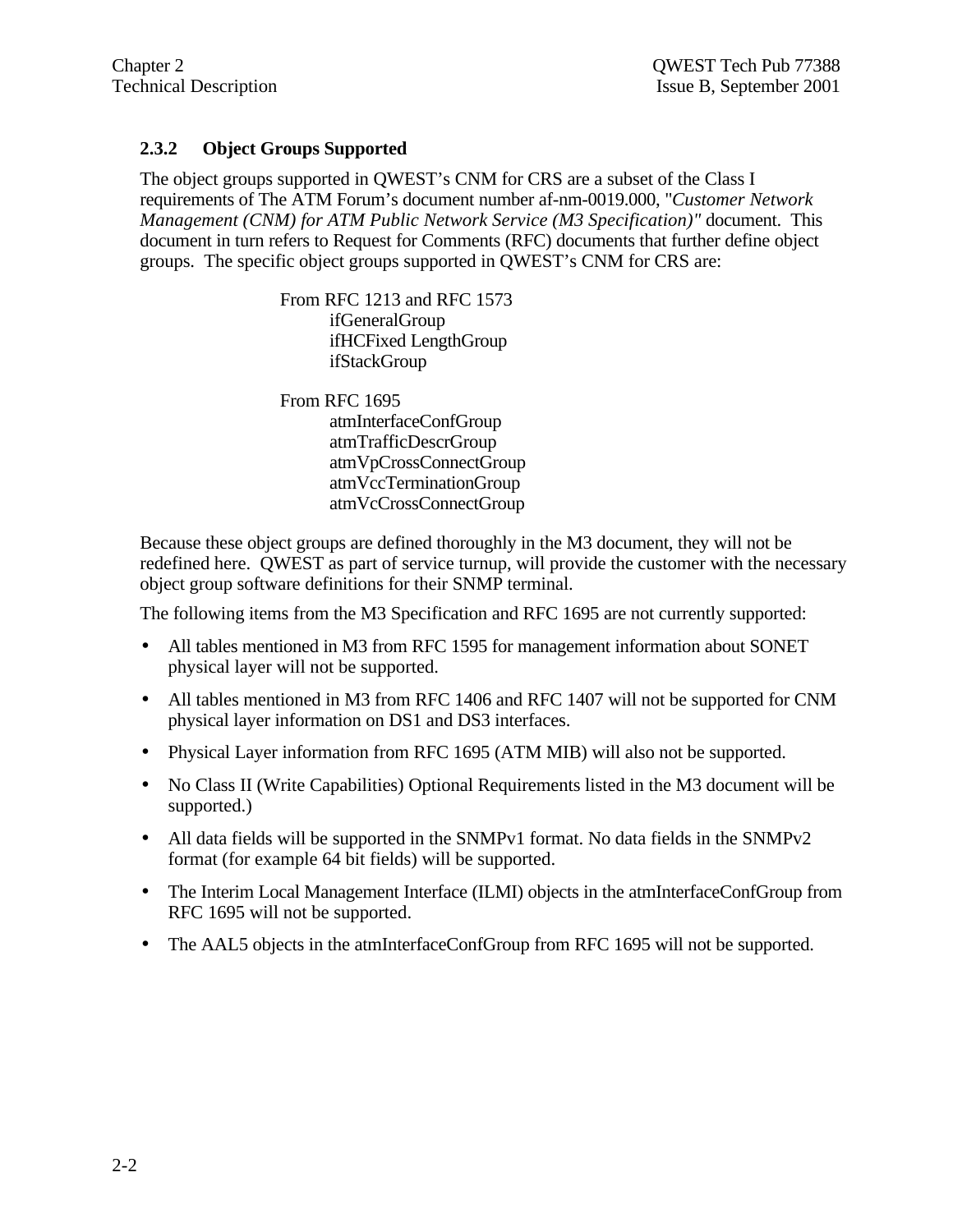- The Transmission Convergence Layer objects in the atmInterfaceConfGroup from RFC 1695 will not be supported.
- The "ifOutErrors" counter in the ifHCFixedLengthGroup will not be supported.
- The following object groups will not be supported from the atmInterfaceConfGroup because these are useful only when SVCs are deployed. Also the last 2 objects are not necessary for CNM.

"atmInterfaceAddressType"

"atmInterfaceAdminAddress"

"atmInterfaceMyNeighborIpAddress"

"atmInterfaceMyNeighborIfName"

• None of the "rowStatus" fields are supported in any of the tables. These are only meaningful when there is write capability to the tables. The same also applies to the "atmVpCrossConnectIndexNext" object in the atmVpCrossConnectGroup and the "atmVcCrossConnectIndexNext" object in the atmVcCrossConnectGroup.

#### **2.4 CNM for CRS Service Objectives**

#### **2.4.1 Availability**

Availability is a measure of the time the service is usable by a customer. The availability is expressed as a percentage that the service is performing in accordance with the service objectives during a 1-year period. This percentage is represented by:

Availability  $% =$  \_\_\_\_total time in a year - outage time during the year x 100

total time in a year

(All time values must have identical units.)

The availability value for CNM for CRS is 99.63%. As such, CNM for CRS will not be available for 1.35 days or less during the year.

#### **2.4.2 Average Response Time**

An average response time of 5 seconds will apply (1) between submittal of a GET or GET\_NEXT SNMP command and receiving a response or (2) from specific ATM network events to alarm notification (see 2.3.1 Alarms Supported).

#### **2.4.3 Scheduled Service Time**

Scheduled Service Time is the expected period that CNM for CRS is available for customer access. For CNM for CRS, the Scheduled Service Time is 24 hours a day, 7 days a week.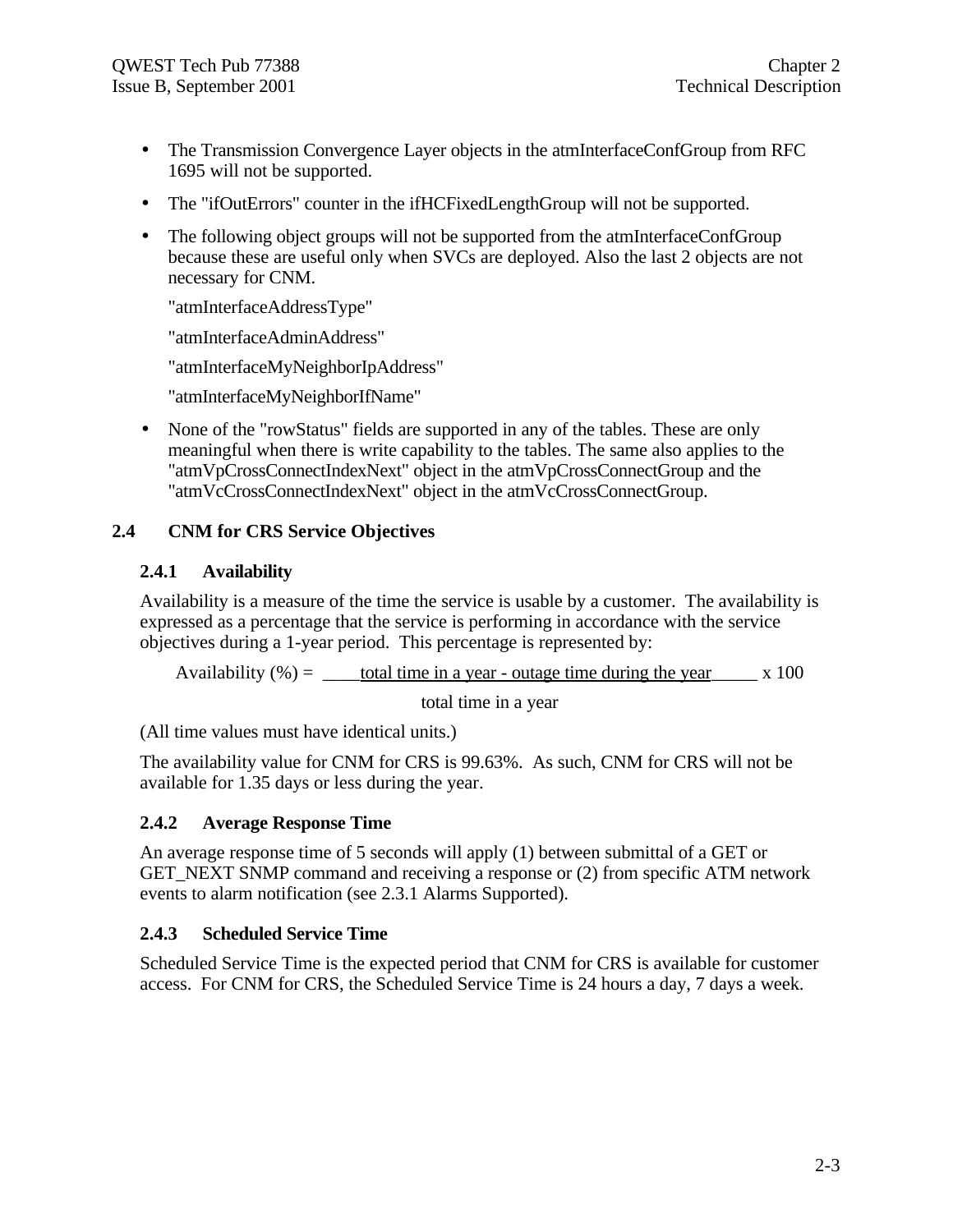## **2.5 In Case of Trouble**

Before calling QWEST, the customer should verify that the source of the problem is not within equipment the customer is solely responsible for. Once that is verified, and if the trouble persists, the customer should contact QWEST !NTERPRISE Networking Services Customer Service Center at 800-227-2218.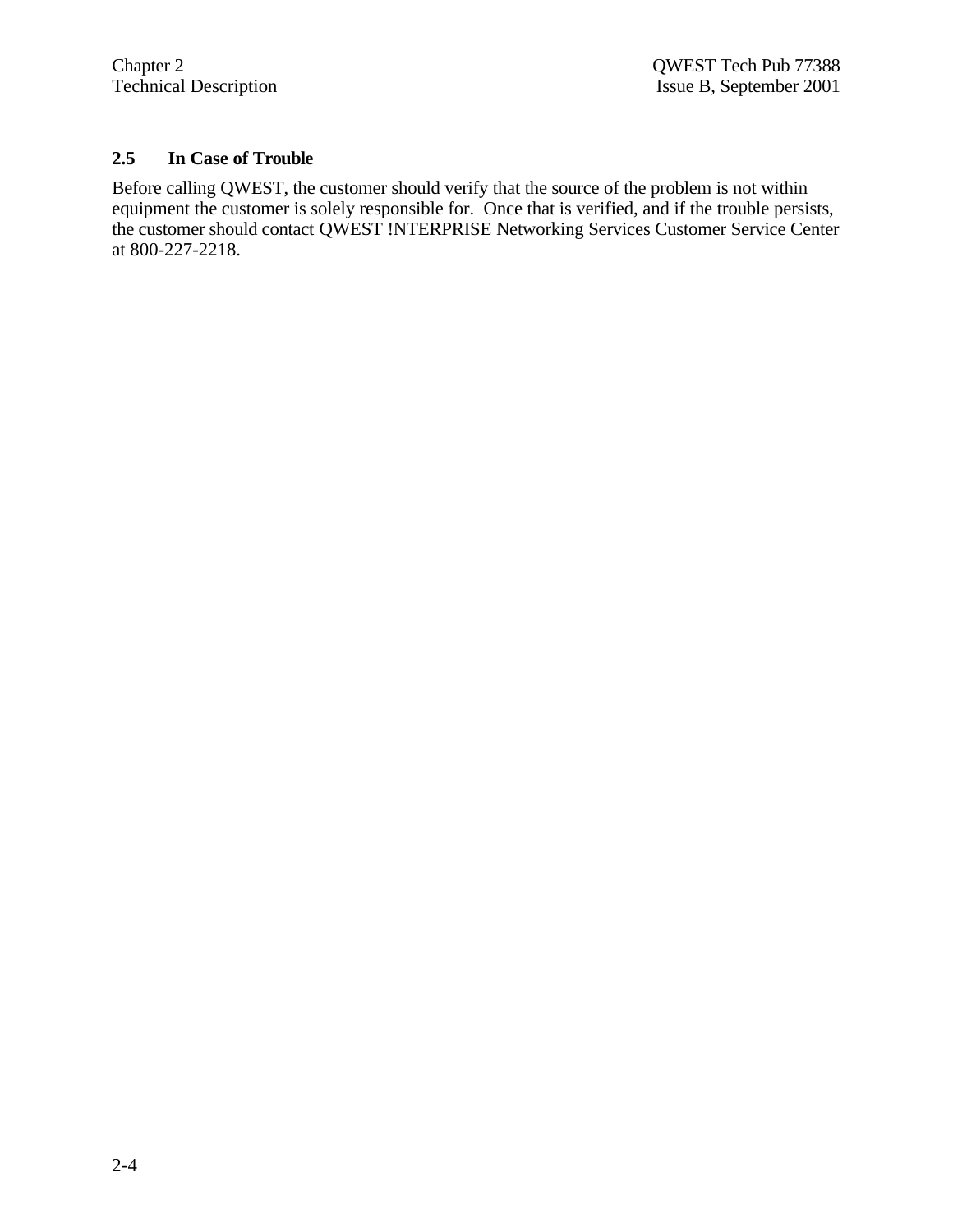# **Chapter and Section Page**

| Ć. |  |  |
|----|--|--|
|    |  |  |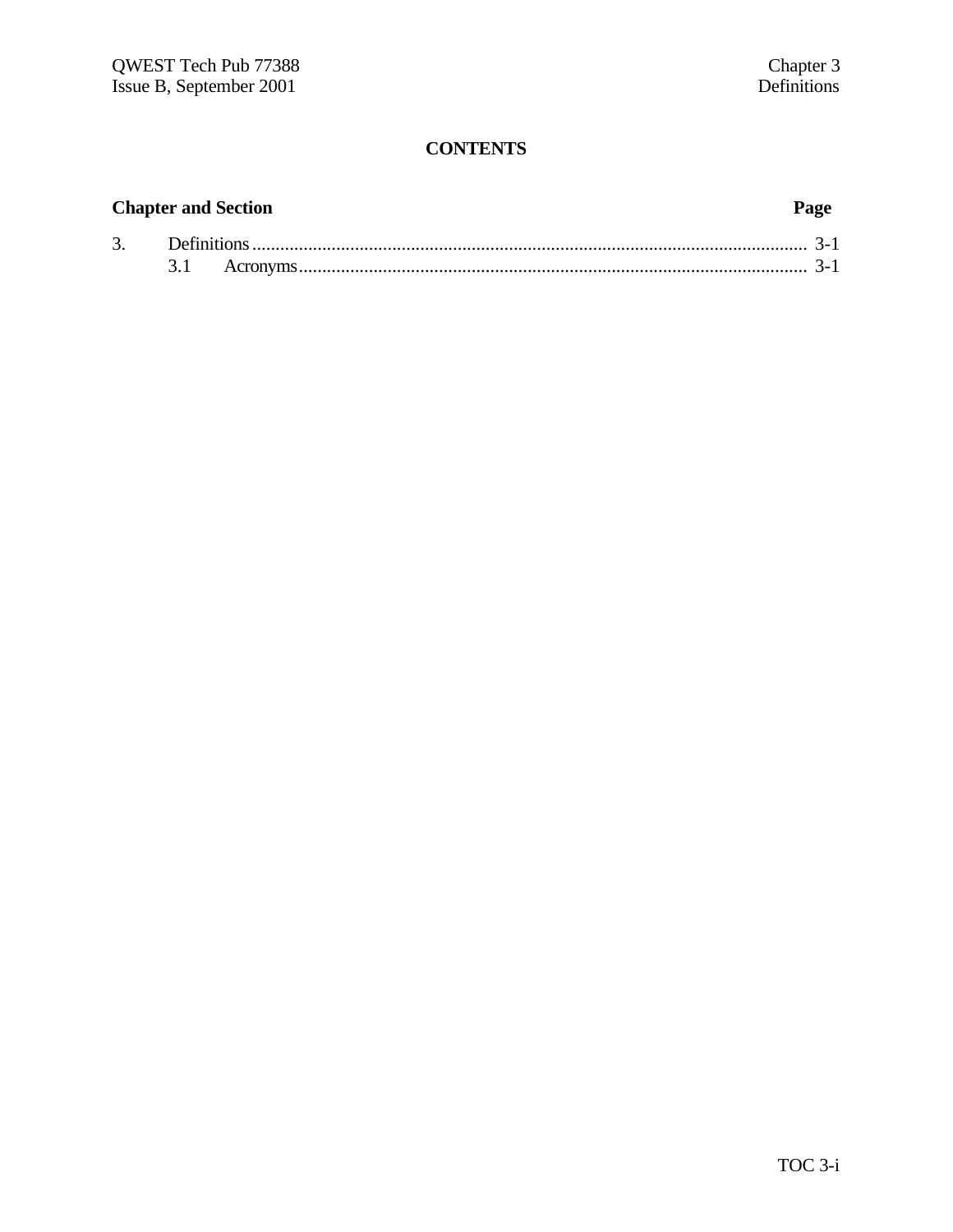# **3. Definitions**

# **3.1 Acronyms**

| <b>Permanent Virtual Circuit</b>          |
|-------------------------------------------|
|                                           |
| <b>Customer Network Management</b>        |
| <b>Cell Relay Service</b>                 |
| <b>Asynchronous Transfer Mode</b>         |
| <b>Request for Comment</b>                |
| User Network Interface                    |
| <b>Simple Network Management Protocol</b> |
| <b>Frame Relay Service</b>                |
|                                           |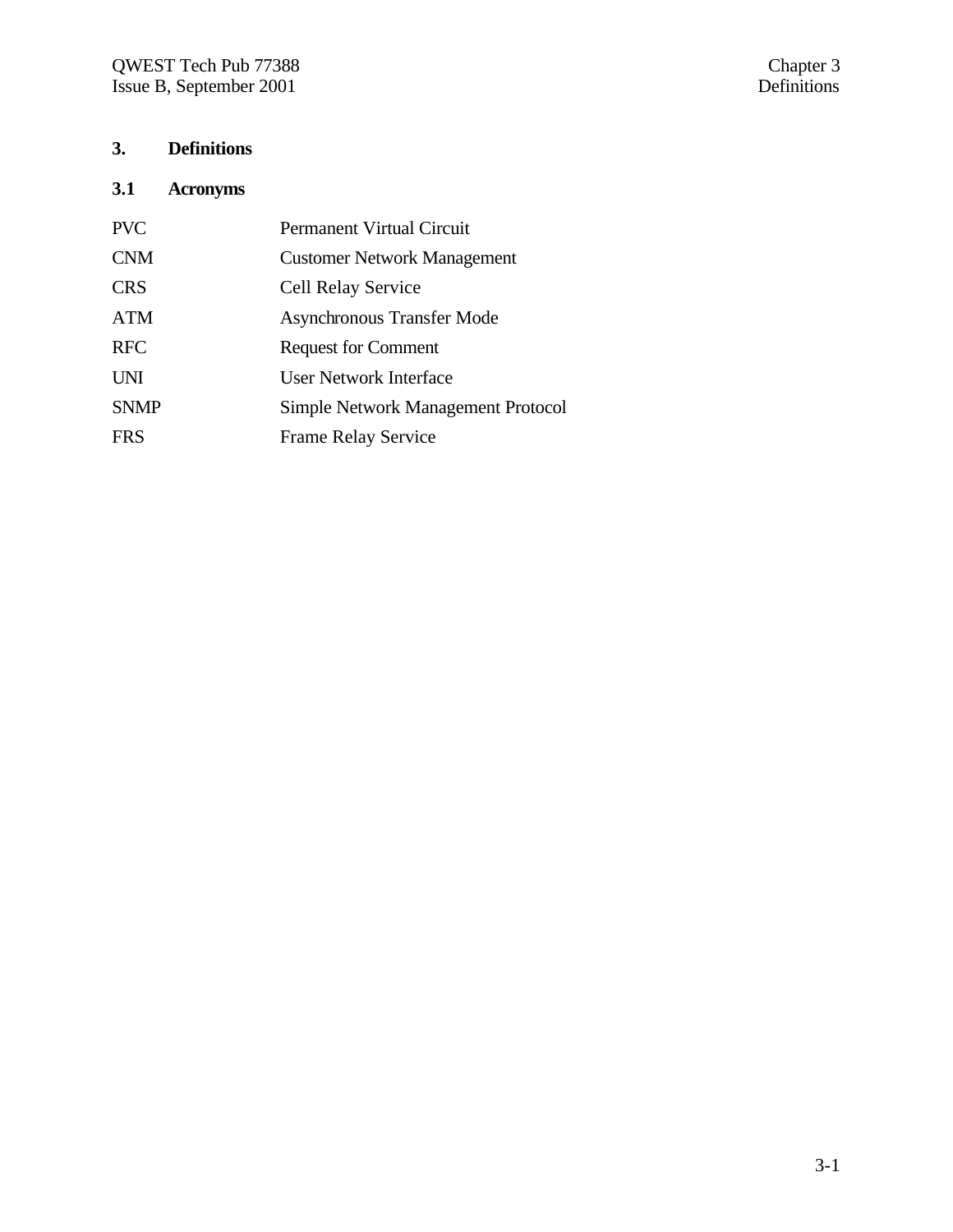# **Chapter and Section**

# Page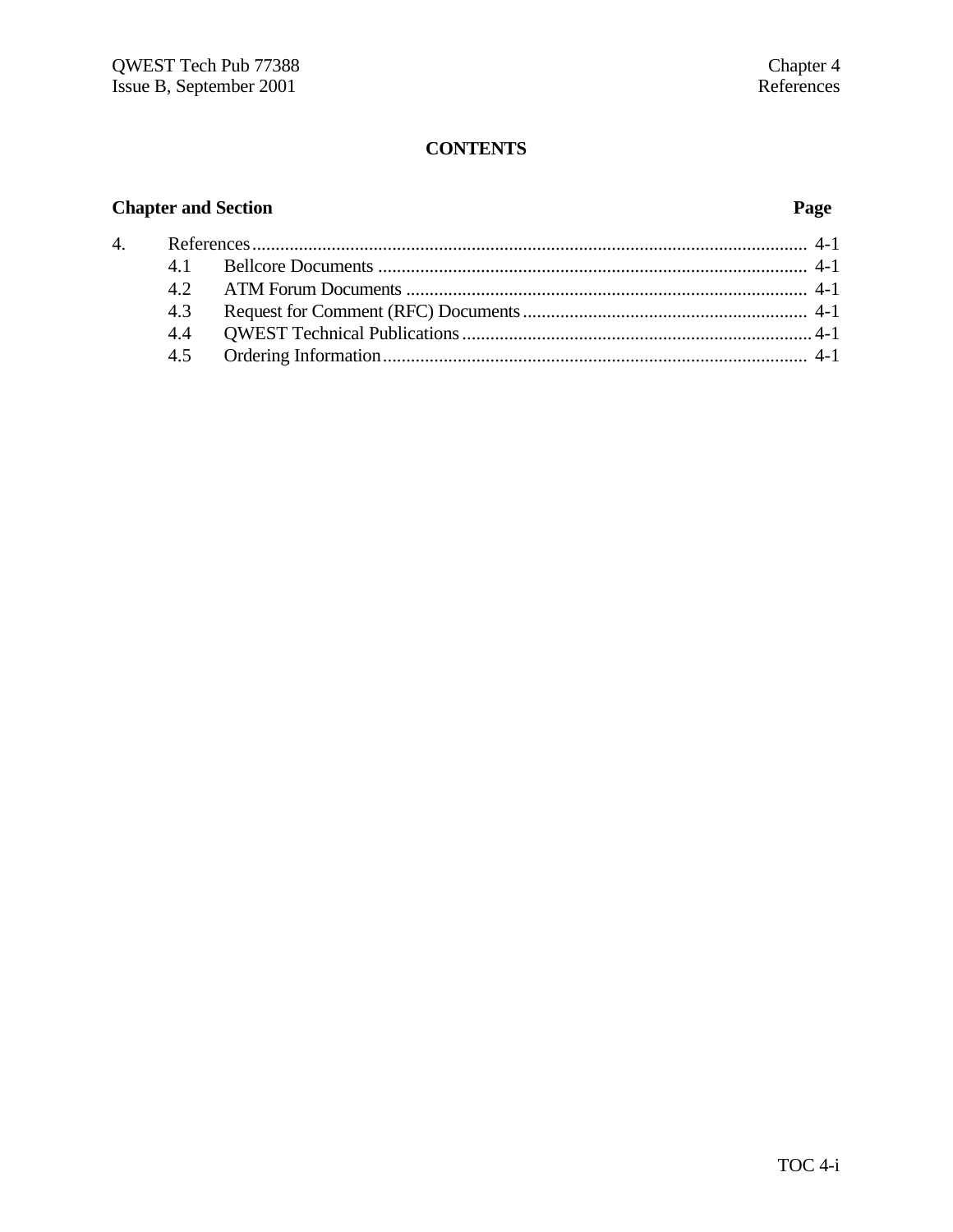#### **4. References**

#### **4.1 Telcordia Documents**

GR-1117 *Generic Requirements for Phase 1 Exchange PVC CRS Customer Network Management Service*, Issue 1, June 1994.

#### **4.2 ATM Forum Documents**

af-nm-0019.000 *Customer Network Management 9CNM) for ATM Public Network Service*, October 1994.

#### **4.3 Request for Comment (RFC) Documents**

RFC 1157 *Simple Network Management Protocol*

#### **4.4 QWEST Technical Publications**

| PUB 77372        | <i>Frame Relay Service, Issue H, December 2000</i>       |
|------------------|----------------------------------------------------------|
| PUB 77375        | 1.544 Mbit/s Channel Interfaces, Issue E, September 2001 |
| <b>PUB 77378</b> | ATM Cell Relay Service, Issue E, October 2001            |

#### **4.5 Ordering Information**

All documents are subject to change and their citation in this document reflects the most current information available at the time of printing. Readers are advised to check status and availability of all documents.

Those who are not QWEST employees may order;

Telcordia documents from:

Telcordia Customer Relations 8 Corporate Place, PYA 3A-184 Piscataway, NJ 08854-4156 Fax: (908) 336-2559 Phone: (800) 521-CORE (2673) (U.S. and Canada) Phone: (908) 699-5800 (Others) Web: www.telcordia.com

ATM Forum documents:

Via the Internet http://www.atmforum.com/atmforum/spec\_order\_plain.html